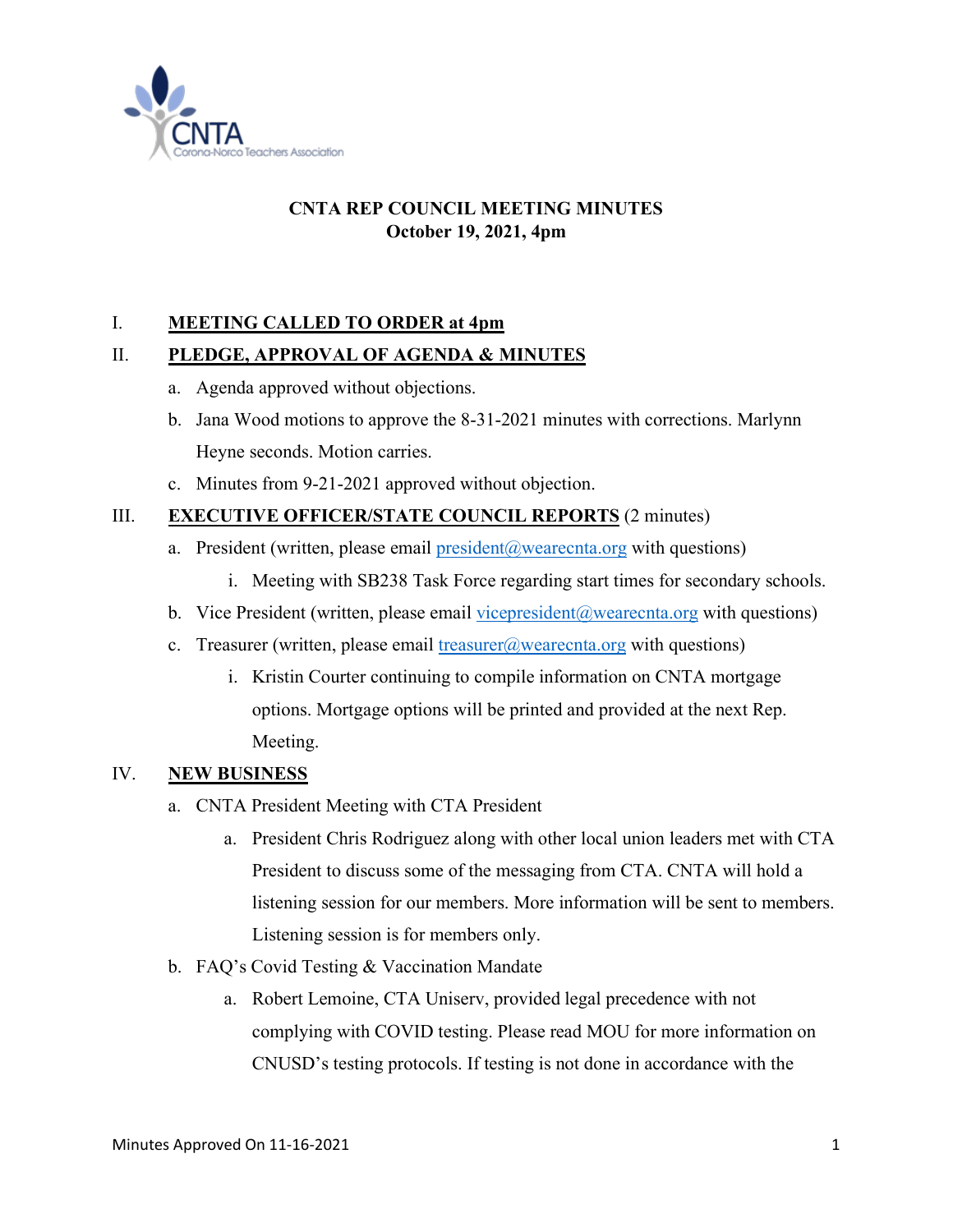

district protocol, members are subject to unpaid leave which affects retirement, loss of health benefits, termination, and loss of teaching credential.

- c. 2021 Bargaining Update-Tonya Spencer, Bargaining Chair, spoke. CNUSD has an excess in monies, and they will rollover. Bargaining survey will be going out to members.
- d. Boundary Committees
	- a. CNUSD is convening boundary committees. A rep from each of the following sites is being requested to attend the meetings which will also include a site administrator. The sites needing a rep are Todd, Temescal, Wilson, Orange, Anthony, Citrus Hills, El Cerrito, Ramirez, River Heights, Roosevelt High School and Norco High School.

#### V. **ADJOURNMENT 5:09PM**

#### **\*BREAKOUTS will begin immediately following the meeting and end promptly at 5:30pm**

#### **Norms**

-Stay positive and member focused. The state of the Honor all voices.

-Follow Roberts Rules of Order.

-Be present and limit side bar conversations. The series of the respectful and maintain professional conduct.

-Assume best intentions.  $\blacksquare$